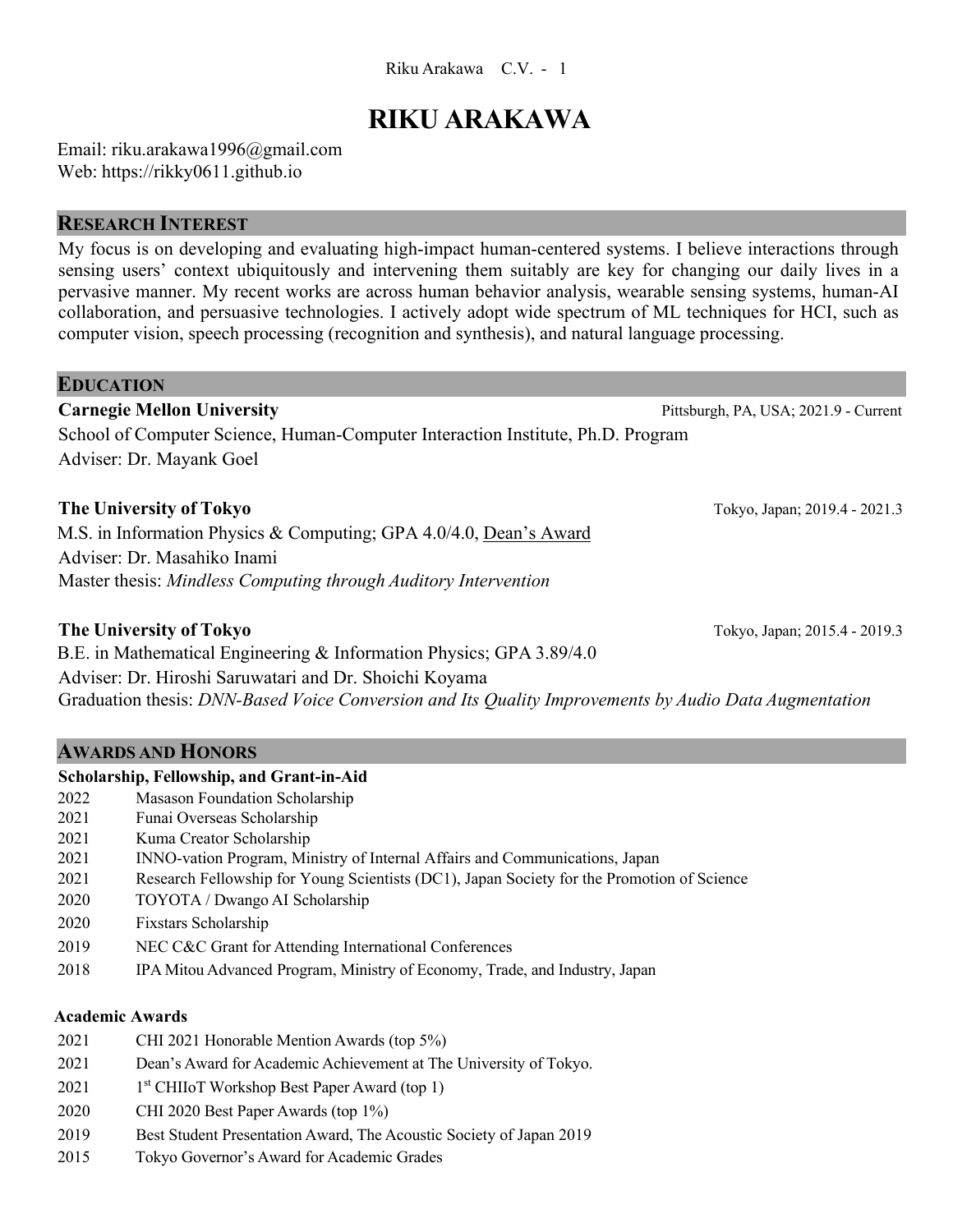#### **Programming and Science Competitions Awards (selected from 20+)**

- 2019 International Virtual Reality Contest, Laval Virtual prize & Unity prize
- 2018 James Dyson Award;  $1<sup>st</sup>$  prize in Japan
- 2017 Stanford Health Hackathon;  $3<sup>rd</sup>$  prize and best design award
- 2014 Asian Science Camp; Math prize

#### **PEER-REVIEWED JOURNALS**

[J.3] Chengshuo Xia, Xinrui Fang, **Riku Arakawa**, and Yuta Sugiura. VoLearn: A Cross-Modal Operable Motion-Learning System Combined with Virtual Avatar and Auditory Feedback. In Proceedings of the ACM on Interactive Mobile Wearable Ubiquitous Technology, Ubicomp (2022).

[J.2] Yohei Kiguchi, Melvyn Weeks, **Riku Arakawa**. Predicting Winners and Losers under Time-Of-Use Tariffs Using Smart Meter Data. Energy 236 (2021).

[J.1] **Riku Arakawa**, Hiromu Yakura (equal contribution). Reaction or Speculation: Building Computational Support for Users in Catching-Up Series Based on an Emerging Media Consumption Phenomenon. In Proceedings of the ACM on Human-Computer Interaction, CSCW (2021).

#### **PEER-REVIEWED CONFERENCES**

[C.13] Kiyosu Maeda, **Riku Arakawa**, Jun Rekimoto. CalmResponses: Displaying Collective Audience Reactions in Remote Communication. In Proceedings of the 2022 International Conference on Interactive Media Expereince (IMX'22), Hybrid Event Portugal, June 2022.

[C.12] **Riku Arakawa** (\*), Hiromu Yakura (\*), Sosuke Kobayashi (\*: equal contribution). VocabEncounter: NMT-powered Vocabulary Learning by Presenting Computer-Generated Usages of Foreign Words into Users' Daily Lives. In Proceedings of the 2022 CHI Conference onHuman Factors in Computing Systems (CHI'22), Hybrid Event USA, Apr. 2022.

[C.11] **Riku Arakawa** (\*), Hiromu Yakura (\*), Masataka Goto (\*: equal contribution). BeParrot: Efficient Interface for Transcribing Unclear Speech via Respeaking. In Proceedings of the 2022 International Conference on Intelligent User Interface (IUI'22), Virtual Event Finland, Mar. 2022.

[C.10] Iori Yanokura, Naoki Wake, Kazuhiro Sasabuchi, **Riku Arakawa**, Kei Okada, Jun Takamatsu, Masayuki Inaba, Katsushi Ikeuchi. A Multimodal Learning-from-Observation Towards All-at-once Robot Teaching using Task Cohesion. In Proceedings of the 2022 IEEE/SICE International Symposium onSystem Integration (SII'22), Virtual Event Norway, Jan. 2022.

[C.9] **Riku Arakawa**, Zendai Kashino, Shinnosuke Takamichi, Adrien Verhulst, Masahiko Inami. Digital Speech Makeup: Voice Conversion Based Altered Auditory Feedback for Transforming Self-Representation. In Proceedings of the 2021 International Conference on Multimodal Interaction (ICMI'21), Montreal Canada, Oct. 2021.

[C.8] **Riku Arakawa**, Hiromu Yakura (equal contribution). Mindless Attractor: A False-Positive Resistant Intervention for Drawing Attention Using Auditory Perturbation. In Proceedings of the 2021 CHI Conference on Human Factors in Computing Systems (CHI'21), Virtual Event Japan, May. 2021. **Honorable Mention** 

[C.7] Hideki Shimobayashi, Tomoya Sasaki, Arata Horie, **Riku Arakawa**, Zendai Kashino, Masahiko Inami: Independent Control of Supernumerary Appendages Exploiting Upper Limb Redundancy. In Proceedings of the Augmented Humans International Conference (AHs'21), Virtual Event Finland, Feb. 2021.

[C.6] Naoki Wake, **Riku Arakawa**, Iori Yanokura, Takuya Kiyokawa, Kazuhiro Sasabuchi, Jun Takamatsu, Katsush Ikeuchi: Learning-from-Observation Framework: One-Shot Robot Teaching for Grasp-Manipulation Release Household Operations. In Proceedings of the 2021 IEEE/SICE International Symposium on System Integration (SII'21), Virtual Event Japan, Jan. 2021.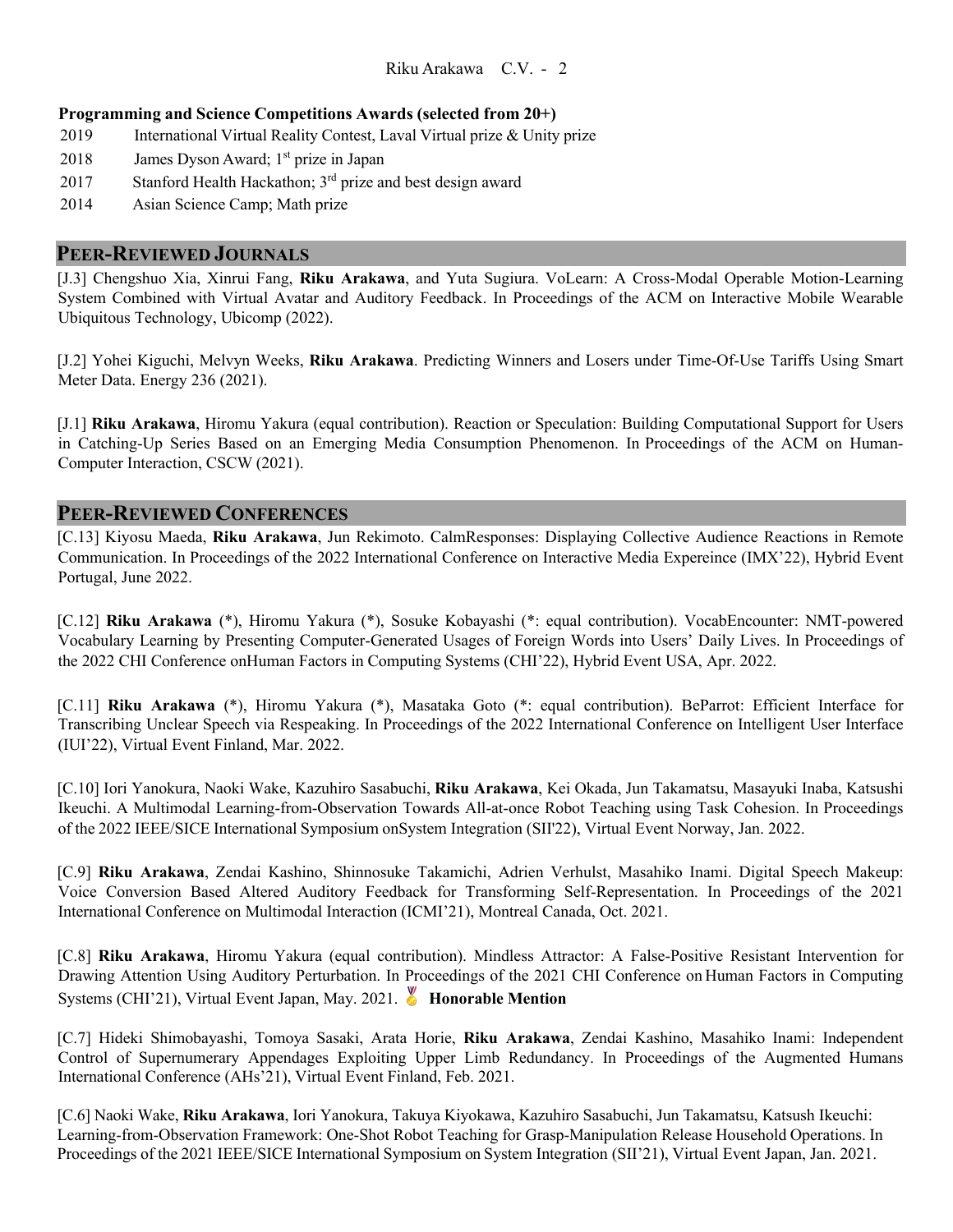#### Riku Arakawa C.V. - 3

[C.5] **Riku Arakawa**, Azumi Maekawa, Zendai Kashino, Masahiko Inami. Hand with Sensing Sphere: Body Centered Spatial Interactions with a Hand-Worn Spherical Camera. In Symposium on Spatial User Interaction (SUI'20), Virtual Event Canada, Oct. 2020.

[C.4] **Riku Arakawa**, Hiromu Yakura (equal contribution). Mimicker-in-the-Browser: A Novel Interaction Using Mimicry to Augment the Browsing Experience. In Proceedings of the 2020 International Conference on Multimodal Interaction (ICMI'20), Virtual Event Netherlands, Oct. 2020.

[C.3] **Riku Arakawa**, Hiromu Yakura (equal contribution). INWARD: A Computer-Supported Tool for Video Reflection Improves Efficiency and Effectiveness in Executive Coaching. In Proceedings of the 2020 CHI Conference on Human Factors in Computing Systems (CHI'20), Virtual Event USA, Apr. 2020.

[C.2] Fabrice Matulic, **Riku Arakawa**, Brian Vogel, Daniel Vogel. PenSight: Enhanced Interaction with a PenTop Camera. In Proceedings of the 2020 CHI Conference on Human Factors in Computing Systems (CHI'20), Virtual Event USA, Apr. 2020. **Best Paper**

[C.1] **Riku Arakawa**, Hiromu Yakura (equal contribution). REsCUE: A framework for REal-time feedback on behavioral CUEs using multimodal anomaly detection. In Proceedings of the 2019 CHI Conference on Human Factors in Computing Systems (CHI'19), Glasgow Scotland, May 2019.

#### **PEER-REVIEWED POSTERS, WORKSHOPS, AND DEMOS**

[W.5] **Riku Arakawa**, Hiromu Yakura (equal contribution). AI for human assessment: What do professional assessors need? To Appear at Workshop on Trust and Reliance in AI-Human Teams (CHI'22), Hybrid Event USA, Apr. 2022.

[W.4] **Riku Arakawa**, Yang Zhang. Low-Cost Millimeter-Wave Interactive Sensing through Origami Reflectors. 1st Workshop on Computer Human Interaction in IoT Applications, Virtual Event The Netherlands, Feb. 2021. **Best Paper** 

[W.3] **Riku Arakawa**, Shintaro Shiba (equal contribution), Exploration of Reinforcement Learning for Event Camera using Carlike Robots. International Conference on Robotics and Automation 2020 (ICRA'20) Workshop on Unconventional Sensors in Robotics, Virtual Event France, May 2020.

[Po.2] **Riku Arakawa** (\*), Yudai Tanaka (\*), Hiromu Kawarasaki, Kiyosu Maeda (\*: equal contribution). BulkScreen: Saliency-Based Automatic Shape Representation of Digital Images with a Vertical Pin Array Screen. In Adjunct Publication of the 14th International Conference on Tangible, Embedded, and Embodied Interaction(TEI'20), Sydney, Feb. 2020.

[Po.1] **Riku Arakawa**, Shinnosuke Takamichi, Hiroshi Saruwatari. TransVoice: Real-Time Voice Conversion for Augmenting Near-Field Speech Communication. In Adjunct Publication of the 32nd Annual ACM Symposium onUser Interface Software and Technology (UIST'19), New Orleans, Oct. 2019.

[W.2] **Riku Arakawa**, Shinnosuke Takamichi, Hiroshi Saruwatari. Implementation of DNN-based real-time voice conversion and its improvements by audio data augmentation and mask-shaped device. In Proceedings of the 10th ISCA Speech Synthesis Workshop (SSW'10), Vienna, Sep. 2019.

[W.1] **Riku Arakawa**, Sosuke Kobayashi, Yuya Unno, Yuta Tsuboi, Shin-ichi Maeda. DQN-TAMER: Human in- the-Loop Reinforcement Learning with Intractable Feedback. International Conference on Robotics and Automation 2019 (ICRA'19) Workshop on Human-Robot Teaming Beyond Human Operational Speeds and Robot Teammates Operating in Dynamic Unstructured Environments (RT-DUNE), Montreal, May 2019.

#### **PATENT**

- [Pa.2] Image sensor, image processing unit, image processing method, and program. JP/US
- [Pa.1] Monitoring equipment, monitoring system, monitoring method, and monitoring program. JP

<sup>[</sup>Pa.3] Speech conversion device, speech conversion method, and speech conversion program. JP